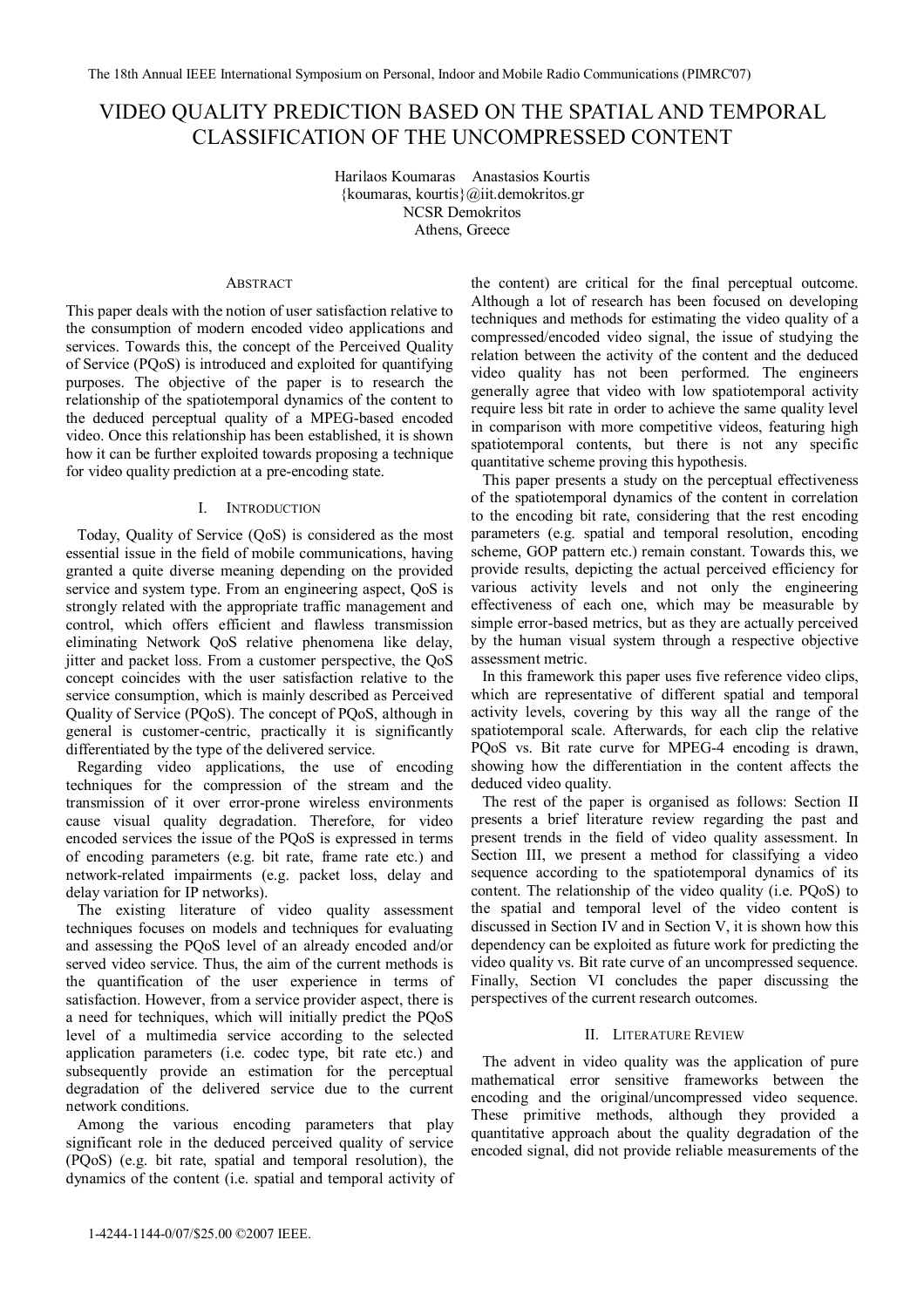perceived quality, because they miss out the characteristics and sensitivities of the Human Visual System (HVS).

Currently, the evaluation of the PQoS is a matter of objective and subjective evaluation procedures, each time taking place after the encoding process (post-encoding evaluation).

The subjective test methods, which have mainly been proposed by International Telecommunications Union (ITU) and Video Quality Experts Group (VQEG), involve an audience of people, who watch a video sequence and score its quality as perceived by them, under specific and controlled watching conditions. Afterwards, the statistical analysis of the collected data is used for the evaluation of the perceived quality. The Mean Opinion Score (MOS) is regarded as the most reliable method of quality measurement and has been applied on the statistical analysis of almost all the known subjective techniques.

Subjective picture/audio quality evaluation processes require large amount of human resources, establishing it as a time-consuming process (e.g. large audiences evaluating video/audio sequences). Objective evaluation methods, on the other hand, can provide PQoS evaluation results faster, but require large amount of machine resources and sophisticated apparatus configurations. Towards this, objective evaluation methods are based and make use of multiple metrics, which are related to the content's artifacts (i.e. tilling, blurriness, error blocks, etc.) resulting during an encoding process.

The majority of the objective methods proposed in the literature requires the undistorted/uncompressed source video as a reference entity in the quality evaluation process, and due to this are characterized as Full Reference (FR) Methods. However it has been reported that these complicated FR methods do not provide more accurate results than the simple mathematical measures (such as PSNR). Due to this some new full reference metrics that are based on the video structural distortion, and not on error measurement, have been proposed [1-3].

On the other hand, the fact that these methods require the original video signal as reference deprives their use in commercial video service applications, where the initial undistorted clips are not accessible. Moreover, even if the reference clip is available, then synchronization predicaments between the undistorted and the distorted signal (which may have experienced frame loss) make the implementation of the FR Methods difficult and impractical.

Due to these reasons, the recent research has been focused on developing methods that can evaluate the PQoS level based on metrics, which use only some extracted structural features from the original signal (Reduced Reference Methods) [4] or do not require any reference video signal (No Reference Methods). The NR methods can be classified into two classes: The NR-pixel based and the N-bitstream based. The first methods must initially decode the bit stream and estimate the video quality at the pixel/visual layer [5], while the second ones can evaluate the perceived quality by receiving as input the compressed bitstream, without requiring any decoding.

However, the issue of developing methods for predicting the video quality at a pre-encoding stage is still a research challenge, where some earlier works of the authors have been published in the field [6-8]. This paper will also contribute towards this direction.

#### III. CLASSIFICATION OF THE SPATIOTEMPORAL DYNAMICS

Perceptual quality of a video sequence for specific encoding parameters and settings may vary with the spatiotemporal dynamics of the content. It is well established from the fundamental principles of the video coding theory that action clips with high dynamic content are perceived as degraded in comparison to the sequences with slow-moving clips, considering identical encodings.

In order to classify a video clip according to the spatial and temporal complexity of its content, a spatiotemporal grid [9] is considered as it is depicted on Figure 1.



Figure 1: The Spatiotemporal grid used for classifying a video sequence according to its content dynamics

According to this approach, each video clip can be classified to four categories depending on its content dynamics, namely:

- Low Spatial Activity Low Temporal Activity, which is defined as the upper left quarter in the grid.
- High Spatial Activity Low Temporal Activity, which is defined as the upper right quarter in the grid.
- Low Spatial Activity High Temporal Activity, which is defined as the lower left quarter in the grid.
- High Spatial Activity High Temporal Activity, which is defined as the lower right quarter in the grid.

For the classification of each test signal, we use two discrete metrics for quantifying the spatial and temporal component of its content.

For the quantification of the spatial dynamics of a video sequence, the averaged frame variance is proposed as a metric. Considering that a frame consists  $N$  pixels  $x_i$ , then per frame its variance is defined as: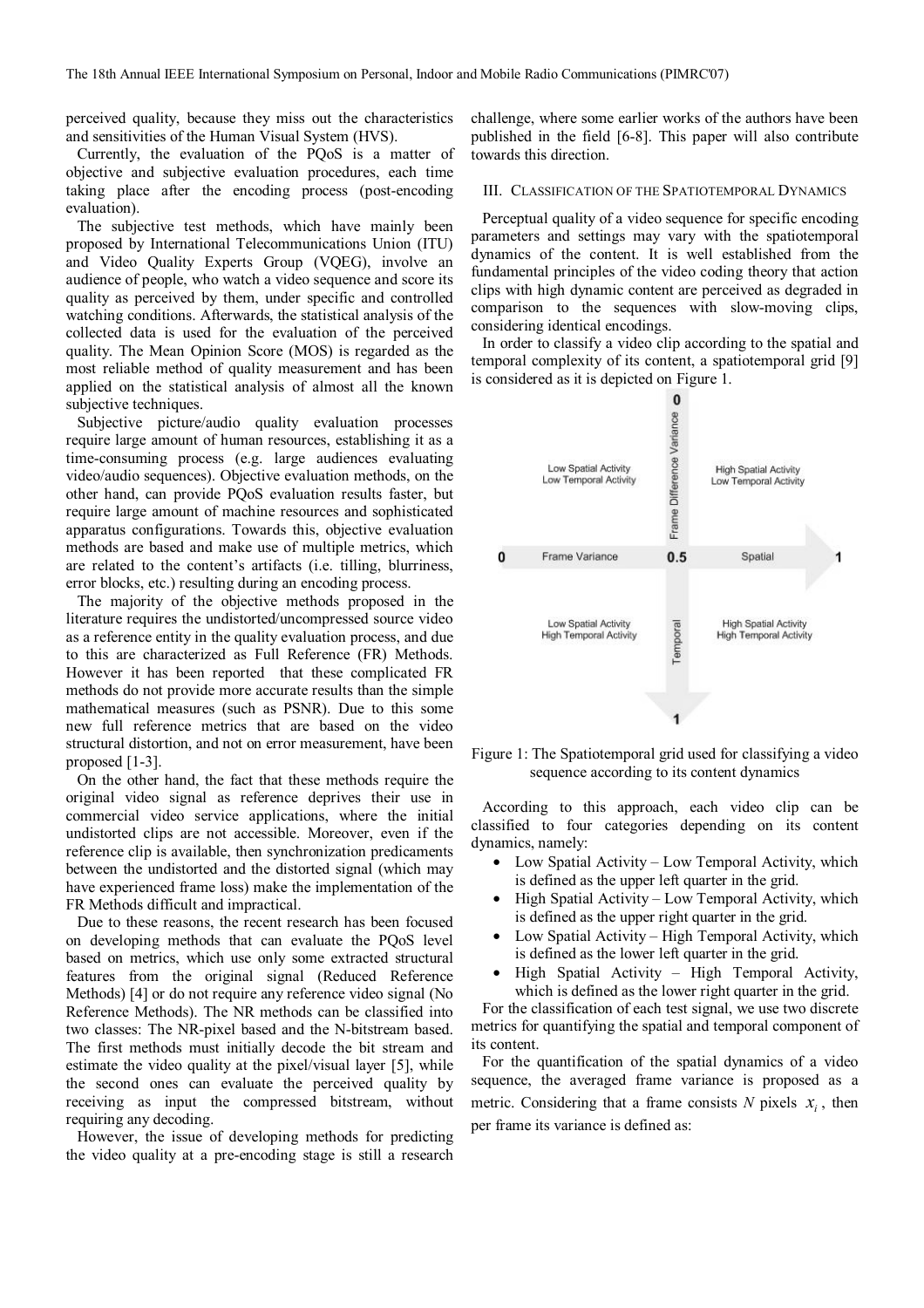The 18th Annual IEEE International Symposium on Personal, Indoor and Mobile Radio Communications (PIMRC'07)

$$
\sigma^2_{\text{frame}_y} = \frac{1}{N} \sum_{i=1}^N (x_i - \bar{x})^2
$$

Therefore, based on the above equation, the averaged frame variance for the whole video duration, considering that the test signal numbers *K* total frames, is defined as

$$
\frac{1}{K}\sum_{k=1}^{K} \sigma^2_{\text{frame}_y} = \frac{1}{K}\frac{1}{N}\sum_{k=1}^{K}\sum_{i=1}^{N} (x_{k,i} - \bar{x}_k)^2
$$

For the quantification of the temporal dynamics of a video sequence, the averaged variance of the successive frame luminance difference is proposed as a metric. Considering that a frame totally contains *N* pixels  $x_i$  and that the test signal numbers *K* total frames, then the averaged frame difference of the successive frame pairs is defined as:

$$
\frac{1}{K-1} \sum_{k=2}^{K} \frac{1}{N} \sum_{i=1}^{N} (x_{k,i} - x_{k-1,i})
$$

Therefore, the averaged variance for the overall duration of the test signal is defined as:

$$
\frac{1}{K-1}\sum_{k=2}^{K}(\frac{1}{N}\sum_{i=1}^{N}(x_{k,i}-x_{k-1,i})-\frac{1}{K-1}\sum_{k=2}^{K}\frac{1}{N}\sum_{i=1}^{N}(x_{k,i}-x_{k-1,i}))^{2}
$$

The scale in both axes refers to the normalized measurements (considering a scale from 0 up to 1) of the spatial and temporal component, according to the aforementioned metrics. The normalization procedure that has been followed in this paper, sets the test signal with the highest spatiotemporal content to the lower right quarter and specifically to the Cartesian (Spatial, Temporal) values (0.75, 0.75). This hypothesis, without any loss of generality, allows to our classification grid the possibility to consider also test signals that may have higher spatiotemporal content in comparison to the tested ones.



Table 1: The five reference test signals

For the needs of this paper five short in duration reference sequences were used. These video sequences are depicted in table 1.

Applying the described spatial and temporal metrics on the reference signals of Table 1, their classification on the proposed spatiotemporal grid is depicted on Figure 2.



Figure 2: The Spatiotemporal classification of the test signals.

According to Figure 2, it can be observed that the spatiotemporal dynamics of the selected reference signals are distributed to all the four quarters of the spatiotemporal grid, indicating their diverse nature of the content dynamics. Moreover, the validity of the proposed metrics is certified by these experimental results, showing that they provide adequate differentiation among the dynamics of the signals under test.

In the next Section, we discuss the correlation between the proposed spatiotemporal classification and the mean PQoS of the encoded clip, derived for the whole video duration.

#### IV. SPATIOTEMPORAL ACTIVITY AND VIDEO QUALITY

The evaluation of the video quality is a subject of subjective or objective evaluation methods, which take place after the encoding process. From a business aspect, the application of subjective methods is not practically possible and for this reason objective methods are usually exploited, which provide in a fast and economically affordable way, a quality evaluation for any frame of the video sequence.

In this section, it is exploited the concept of averaging the objective quality evaluation per single frame over the whole video duration, deriving by this way a single indicative PQoS level for each video service, which is essential from a marketing perspective, especially for the service providers.

It must be noted that the used sequences in this paper are reference signals with limited duration and therefore with practically homogeneous content (i.e. constant spatial and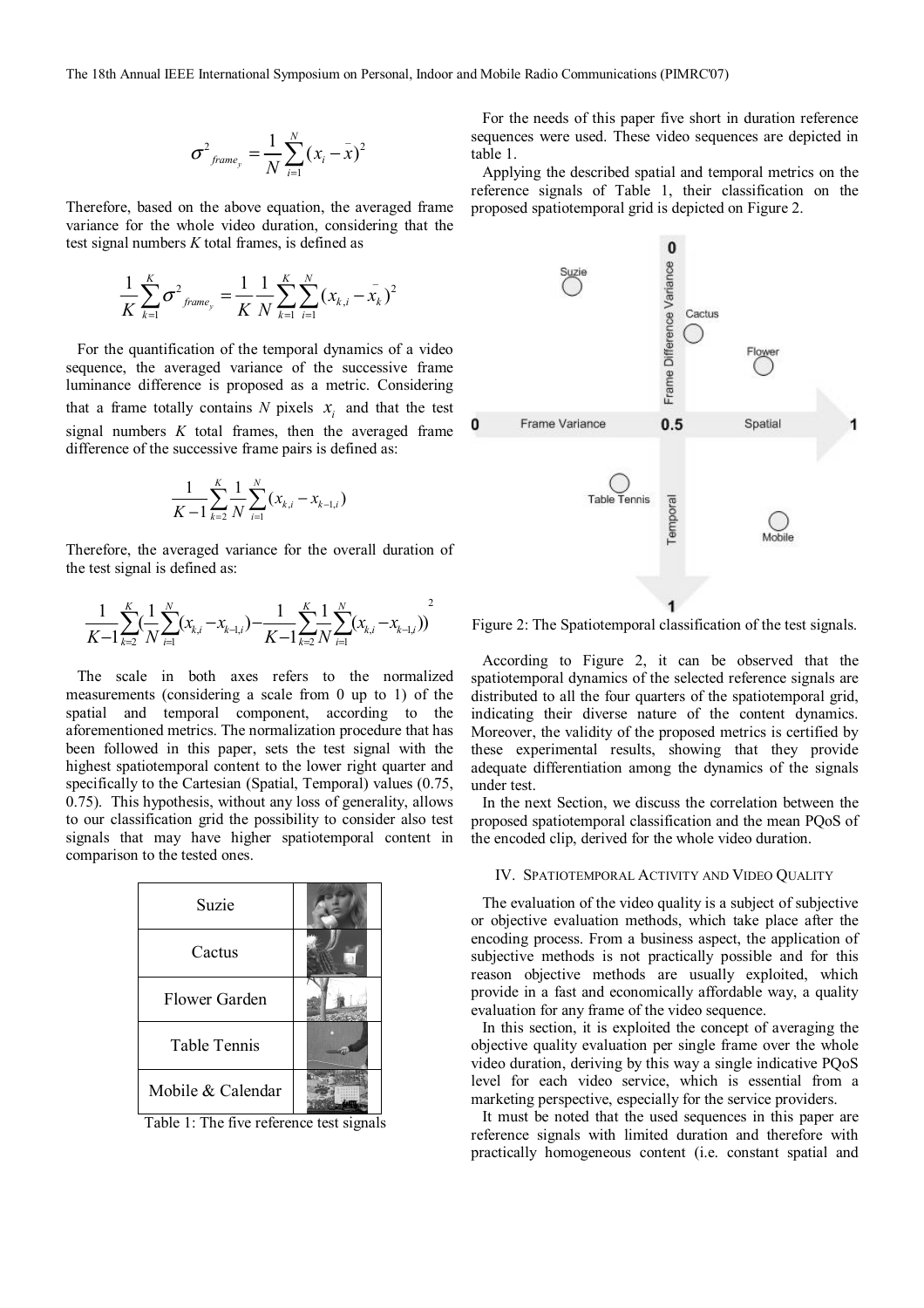temporal activity level). The case of longest in duration videos is out of the scope of this paper and therefore is not examined.

For the experimental section, each test video clip of Table 1, was encoded from its original uncompressed format to ISO MPEG-4 (Simple Profile) format, at different constant bit rates (spanning a range from 50kbps to 1.5Mbps for CIF (Common Intermediate Format) with key-frame period equal to 100 frames in both cases). For each corresponding bit rate, a different ISO MPEG-4 compliant file was created. The frame rate was set at 25 frames per second (fps) for the whole encoding process.

Each ISO MPEG-4 video clip was then used as input in a no-reference objective quality measurement tool [10]. From the resulting PQoS per frame measurements, the Mean PQoS (MPQoS) value of each clip was calculated. This experimental procedure was repeated for each video clip under test. The results of these experiments are depicted in Figure 3, where  $PQ_L$  denotes the lowest acceptable MPQoS level (corresponding to 70 in the scale from 1 to 100 for CIF resolution) and PQH denotes the best MPQoS level that each video can reach.



Figure 3: The Mean PQoS vs. Bit Rate curves

Referring to the curves of Figure 3, the following remarks can be made:

1. The minimum bit rate  $BR<sub>L</sub>$ , which corresponds to the lowest MPQoS value depends on the spatiotemporal activity of the video content.

2. The variation of the MPQoS vs. bit rate is an increasing function, but non linear. Moreover, the quality improvement of an encoded video clip is not significant for bit rates higher than a specific perceptual threshold  $(PQ_H)$ . This threshold depends on the S-T activity of the video content.

3. The shape of the MPQoS vs. bit rate curve is strongly related to the spatiotemporal dynamics of the encoded content.

Practically, the transposition of the curve to the upper-left area means that content with low spatiotemporal activity (i.e. a clip from the upper left quarter of the spatial-temporal grid) reaches a higher PQoS level at relatively lower bit rate in comparison to a sequence with higher spatiotemporal content (i.e. a clip except from the first quarter in the spatial-temporal grid). In addition, when the encoding bit rate decreases below a threshold, which depends on the video content, the PQoS practically "collapses".

On the other hand, the transposition of the curve to the lower-right area means that content with high spatiotemporal activity (i.e. a clip from the down right quarter) requires higher bit rate in order to reach a satisfactory PQoS level. Nevertheless, it reaches its maximum PQoS value more smoothly than in the low S-T activity case.

Moreover, as we have shown in earlier works [6-7], each MPQoS vs. bit rate curve can be successfully described by an exponential function of the general form

$$
MPQoS = [PQH - PQL] (1 - e^{-\alpha [BR-BRL]}) + PQL,
$$
  

$$
\alpha > 0 \text{ and } BR > BRL
$$

where  $PQ<sub>L</sub>$  is the lowest acceptable perceived quality (i.e. 70) and BRL the encoding bit rate that corresponds to the specific level. Parameter α defines the shape of the curve.

Therefore, based on the spatiotemporal classification of our test signals, which is depicted on Figure 2 and given the form of the Mean PQoS vs. bit rate curves, shown on Figure 3, the following relationships can be derived between the spatiotemporal quarter, to which belongs a specific video content and the respective  $BR<sub>L</sub>$ ,  $PQ<sub>H</sub>$  and parameter  $\alpha$  of its respective curve.

Therefore, we provide hereby in Table 2 our experimental results for the four quarters of the spatiotemporal grid.

| S-T Quarter        | BR <sub>L</sub> | PQ <sub>H</sub> | parameter $\alpha$ |
|--------------------|-----------------|-----------------|--------------------|
| Upper Left         | 95              | 93.91           | 0.0083             |
| <b>Upper Right</b> | 110             | 90.89           | 0.0063             |
| Lower Left         | 250             | 86.72           | 0.0053             |
| Lower Right        | 400             | 86.20           | 0.0045             |

Table 2: Dependencies between spatiotemporal quarters and the parameters of the proposed exponential approximation

# V. FUTURE WORK

Based on the aforementioned analysis, we present here how these results can be further exploited towards developing a video quality prediction method based on the spatiotemporal quantification of the uncompressed signal.

Therefore, we can describe the derived MPQoS vs. bit rate curve of each test signal with *N* total frames, which is encoded at bit rate n from *BitRate*<sub>min</sub> to *BitRate*<sub>max</sub> as a set  $C_{S-T}$ , where each element  $F_n$  is a triplet, consisting the parameter  $α$ , the BR<sub>L</sub> and the PQ<sub>H</sub>.

$$
C_{S-T} \triangleq \{m : (\alpha, BRL, PQH)_n = F_n, n \in [BitRate_{min}, BitRate_{max}]\}
$$